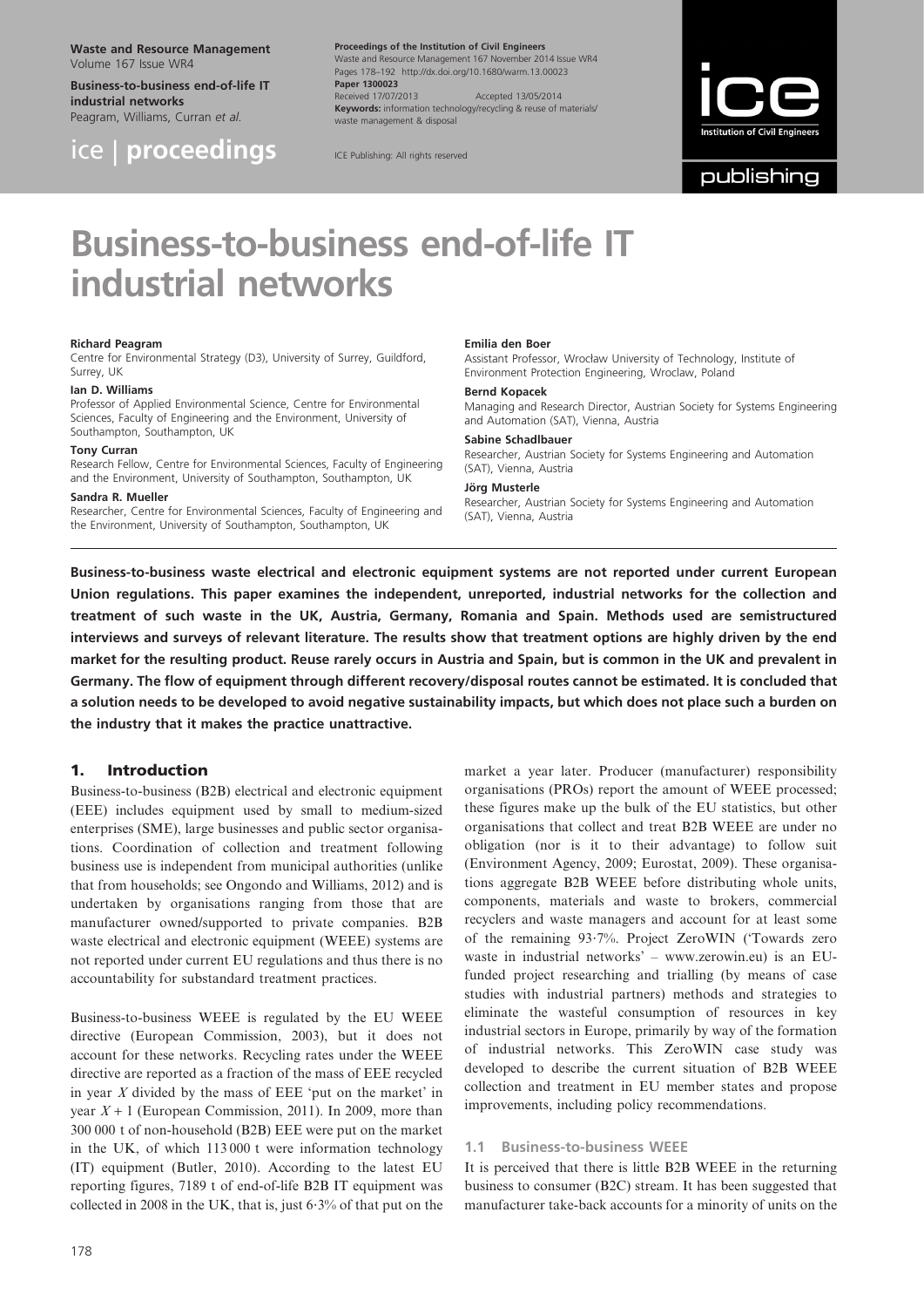market and there is no separate treatment infrastructure implemented and regulated by the government, as with B2C. Compared with the quantities that are sold, a relatively small amount of B2B WEEE is reported and the datasets are very incomplete [\(Eurostat, 2009\)](#page-14-0). Consequently, it is important to engage with users and collectors of B2B EEE to understand better EEE asset management, particularly at end of life, to determine the fate of WEEE in the B2B system.

[Magalini and Huisman \(2007\)](#page-14-0) noted that the difficulties presented when differentiating B2B EEE from B2C had led to difficulties in financing collection and treatment. They concluded that an approach based on waste arisings, rather than what was sold, would be more sensible. They also argued that certain streams of WEEE were exclusively B2B or B2C, putting IT in the B2C category. This is a debatable point; however, treating WEEE as it arises would clarify the B2C/B2B differentiation issue as they appear at different points in the waste stream.

The supporting document to the WEEE directive revision explicitly refers to the B2B streams, noting that a large volume is collected and unreported. It concludes that B2B WEEE should be included in the proposed collection target of the recast WEEE directive for environmental, economic and social reasons [\(European Commission, 2008](#page-14-0)). The UK-based charity Computer Aid addressed the issue of unreported end-of-life B2B IT in 2011 ([Bourne, 2011\)](#page-13-0). After interviewing 100 IT decision-makers for B2B IT at end of life, [Bourne \(2011\)](#page-13-0) discovered that although 83% of respondents were aware of their legal obligations, one in five was not confident that their units avoided landfill.

Waste electrical and electronic equipment can be damaging to the environment if not correctly treated following disposal ([Ongondo](#page-14-0) et al., 2011). EEE also contains some materials that are becoming increasingly scarce and have significant financial value [\(Ongondo](#page-14-0) et al., 2011). It is therefore important to collect and treat WEEE effectively to ensure scarce resources are not wasted, to avoid the detrimental environmental impacts of improper treatment, to mitigate the dwindling availability of virgin materials and to conserve potential value.

This case study examines the independent, unreported, industrial networks for the collection and treatment of B2B WEEE in five EU member states: UK, Austria, Germany, Romania and Spain. Building on the ZeroWIN project's vision and framework ([Curran and Williams, 2012\)](#page-13-0), the goals were to determine the nature and extent of the operations of organisations outside producer responsibility systems and to recommend strategies for improving collection and treatment. The objectives were to

- (a) determine structures, governance and drivers (such as business models) of current systems
- (b) outline strategies for policy and reporting to improve B2B WEEE collection and treatment
- (c) identify what extra knowledge would be required to implement any recommendations.

[Figure 1](#page-2-0) shows the baseline (current) scenario for flows of B2B WEEE within the ZeroWIN scope and boundaries. While there are existing processes to recapture financial value from the resources within these networks, there are flows of WEEE that can be inefficient and damaging, both environmentally and socially. It is difficult to determine the quantities of EEE that flow into the different networks. [Figure 1](#page-2-0) shows where the case study intervenes to develop strategies to improve collection and treatment. It was suspected that the majority of users disposed of their B2B WEEE through these channels. Also, the alternative routes (including leakage into the B2C stream, landfill, illegal export and dumping), can be socially or environmentally damaging and often contravene existing legislation. In an ideal scenario, these routes would not exist, so are not the focus of the case study. They are not discounted, as this would be would be unrealistic, but the goal of the case study is to engage with collection and treatment networks that already exist and make recommendations to improve practice and throughput; this is why the parties within the boundary shown in [Figure 1](#page-2-0) are the focus.

# 2. Experimental methods

The goals of this study are qualitative by nature (e.g. organisation structures, business models). Consequently, data on organisation structure and drivers were gathered through semistructured interviews with collecting organisations of different sizes. While a formalised set of questions was used, the questions were open ended to add richness and flexibility ([Altheide and Johnson, 1994](#page-13-0)).

In each of the studied member states, organisations that collect B2B WEEE were approached through the professional networks of the ZeroWIN consortium partners. Snowball sampling, where new subjects are referred to the researcher by those who are initially engaged, was used because the population was unknown and there was little incentive for participation, and in most cases no existing relationship.

Question topics for the semistructured interviews were based on an approximation of the collection and treatment process for B2B WEEE, informed by the aforementioned preliminary discussion. This overview is presented in [Figure 2.](#page-3-0) A collector would need to procure the units from an end-user, then treat or recondition them to sell on the second-hand electronics or materials markets. As end-users sometimes share in the profits of third-party collectors from reselling units, this potential for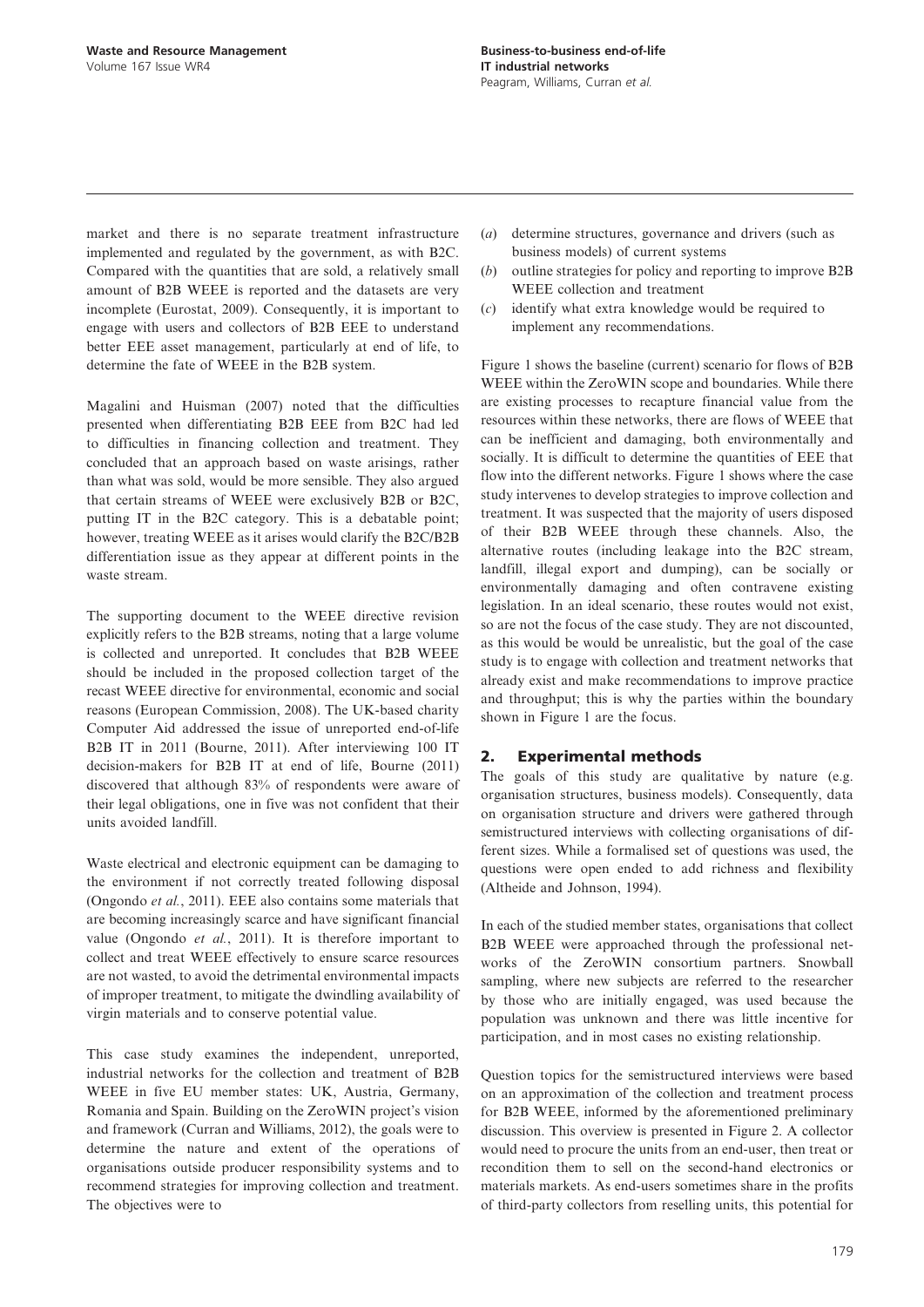<span id="page-2-0"></span>

Figure 1. Baseline scenario for case study 10; a high level overview of current B2B WEEE collection and treatment networks

feedback was explored. The motivations behind the question headings in relation to the goals of the study are listed below.

- $\blacksquare$  Topic 1: Collection. As the input to the system, collection practice made a logical starting point to gather data. To begin the investigation of business models and drivers, interviewees were encouraged to discuss the business relationships between collector and end-user, including the development of pricing structures and procurement strategies. Subcontracting practices were also discussed, to ensure a complete overview of the chain of actors was collected, as well as the mix of products.
- Topic 2: Internal operations. The majority of the information collected came from discussions of internal processing routes and unit turnover. Knowledge of the decisionmaking processes during remanufacture, recycling and resale were developed for the analysis of business models and drivers. Similarly, the details behind the decisionmaking processes when materials re-entered the market were discussed.
- Topic 3: B2B EEE market. Details of the market in which the actors are competing informed the analysis of the drivers and incentives that commercial actors are subjected to when collecting and treating B2B WEEE. Information on market share, the influence of the materials market, revenue streams and overheads was collected to help construct and give context to the overview of the collecting organisations within the scope of the study.

The elements of objective  $(b)$ , that is, strategies to intervene for reporting and governance to improve collection and correctly apportion responsibility, along with the knowledge required to implement them, were developed based on the analysis of these data.

The data collected through the semistructured interviews were analysed in line with the guide by [Schmidt \(2004\).](#page-14-0) In a material-oriented formation of the analytical categories, the notes taken during each of the semistructured interviews were transcribed and then collated into a single document. The notes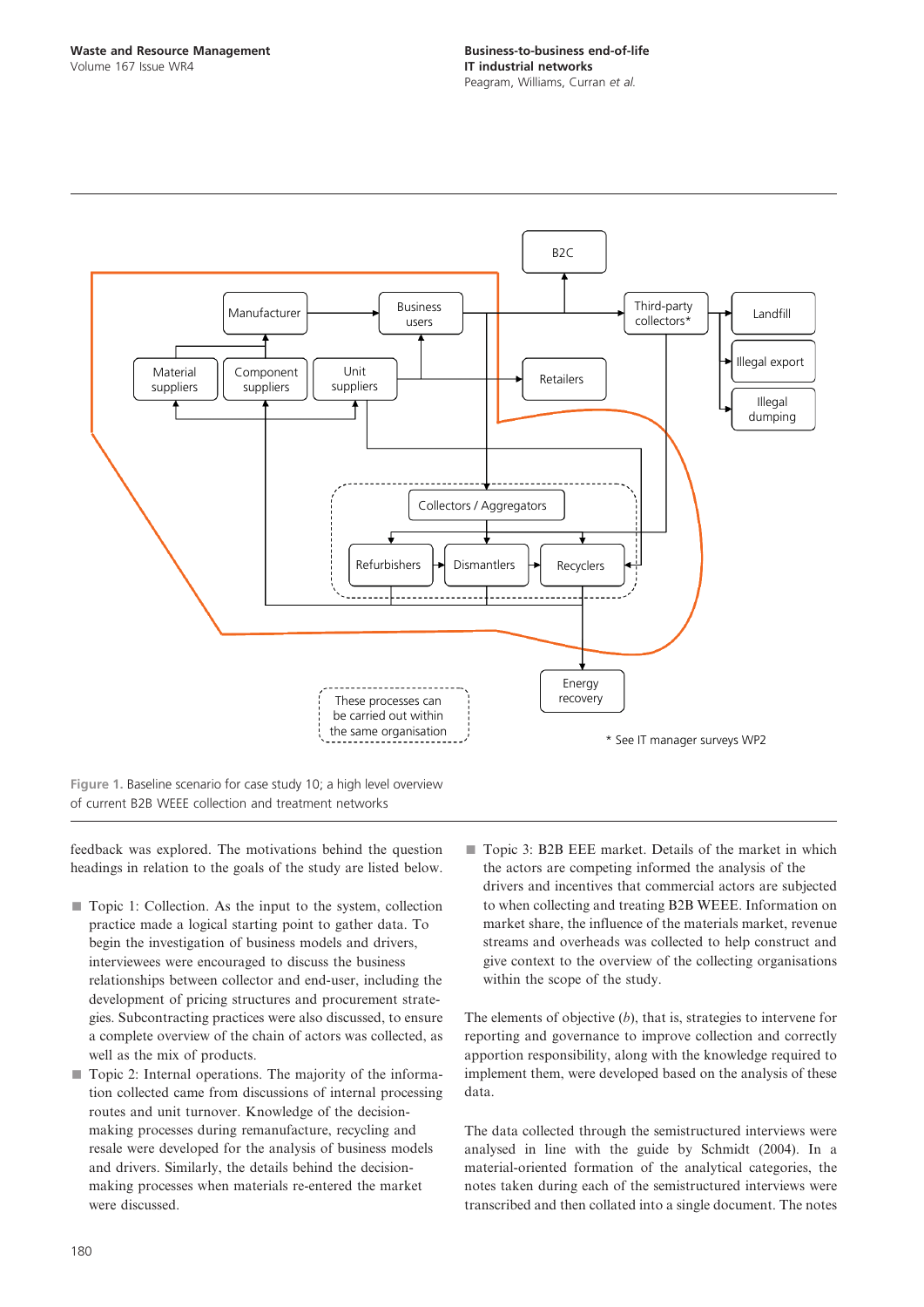<span id="page-3-0"></span>

Figure 2. High level overview of the business-to-business (B2B) WEEE collection process developed before the study

from each interview were coded (using related terms and corresponding colours), and where they provided related or identical information they were clustered. These groupings were further refined with the strongest themes (as identified by the number of interviewees introducing the same information) as topic headers followed by the positions and the inputs of each contributor.

# 3. Results

# 3.1 The UK

Using the snowballing approach, three large B2B WEEE collectors were identified. The largest four to five collecting organisations were found to collect an estimated 60% of the WEEE. Additionally, two organisations, which turned out to be medium-sized actors, were contacted; these were found to collect an estimated 1% of the WEEE each. Finally, an industry association for private (therefore, de facto, largely B2B) reuse and recycling of WEEE was contacted.

All the respondents discussed their organisation's market share to some degree, but estimates varied considerably. One organisation reported that they collected 3?2 million units in a year and estimated that their market share was 10% of B2B WEEE arising in the UK. One of the medium-sized organisations, which turned

over 120 000 units per year, estimated that they had a market share of less than 1%. This would suggest that using the first company's estimate as a benchmark, their share should be  $0.375%$ .

One interviewee estimated that there were around 400 organisations currently collecting B2B WEEE in the UK. The respondent said that 20–30 of these had more than 20 employees (including the largest four to five, which they felt could account for 60% of all collected). Another confirmed this notion, stating that there were a few large organisations and describing the remaining industry as 'fragmented'. Two hundred of these organisations were reported to be one to two-person operations.

One respondent reported an increase in competition for access to B2B WEEE in the last 5–6 years. This position can be corroborated by interviewee statements that describe an increase in the number of collectors. This organisation claimed that a lot of the smaller organisations operate only for a small period of time. The representative of the smallest organisation interviewed (in terms of number of units collected) cited the recent global recession and an increase in scrap metal prices as incentives for smaller, one or two-person, operations to start collecting. The respondent noted that (at the time of the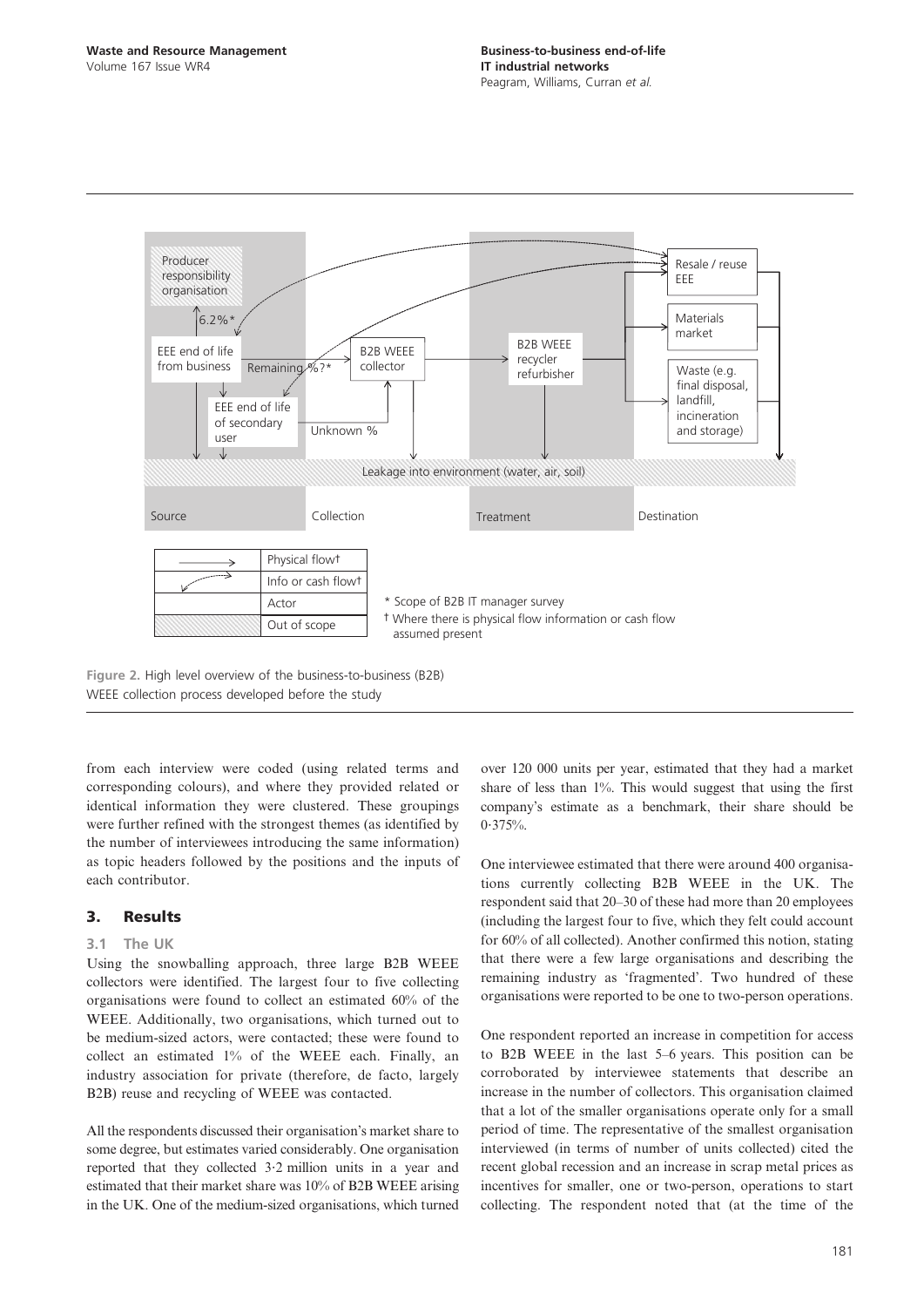interview) an individual computer base unit was worth £7 on the scrap metal markets and that motherboards could attract £6500 per tonne. He said that a small organisation with low logistical costs could make a profit by stripping down obsolete EEE and selling the materials to more traditional scrap metal merchants, rather than to those in the authorised WEEE treatment routes. He said that these organisations often sell motherboards to UK-based accumulators who resell their stock to smelting organisations in Europe and Singapore.

Collection practices varied within the organisations themselves. Four out of the five organisations specifically detailed that a combination of their customers' preferences, location, number of units and security requirements determined collection practices. These four organisations also charged customers for collection.

Two types of B2B collection were discussed: 'roll outs' and 'clear outs'. The former involves the collection of a number of similar units 'off the desk' in the event, for example, of a workforce-wide hardware upgrade. These collections are prized in the industry; often these units are still in good working order and there are a number of units of the same model, which makes them easier to process and sell. There is a lot of competition for these 'roll outs' and potential customers of the third parties often release tenders for a number of collecting organisations to bid for. 'Clear outs' are when customers decide to dispose of redundant or broken units, often after having built up a stock over time. These are less attractive than 'roll outs' as the stock is frequently made up of older, non-functioning units and equipment models can be mixed.

Processing depended on both the customers' wishes and the potential profitability of the product. It was perceived that standard equipment that is available in large volumes is a commodity and has a calculable value. Certain models were worth sending for reuse but only in sufficient quantities. For other models there was more profit to be made through material recovery channels.

Different organisations had different approaches to deciding whether or not to prepare a unit for reuse and look for a buyer. One stated that if it would take longer than 20 min to bring a unit 'to market' then it would not be worth processing. This organisation held regular meetings to discuss the current market for reusable equipment and noted that units could become obsolete very quickly. Another described a graded scale of unit quality. The largest organisation noted that they did not single out likely units for reuse as this would be unprofitable; they said that the complex treatment requirements would only be viable for larger quantities of standard units.

The units for which reuse was not financially viable were recycled. The organisations then tried to reclaim value through the international materials markets. Units were dismantled and stripped down into streams of ferrous, non-ferrous and plastic streams, and then sold to metal smelters and reprocessors. A respondent from one of the organisations speculated that a large proportion of B2B WEEE was being mistreated as scrap metal.

The destination of the materials depended on the specific stream; for example, cathode ray tubes (CRTs) required specialist treatment; motherboards would typically go to copper smelters (typically to the Umicore plant in Belgium); non-ferrous materials would generally go to a smelter (again, often to Umicore); ferrous materials would often be sold to organisations in Turkey, Spain and India. The destination could change based on market activity; the larger organisations surveyed would monitor international materials prices to target their selling.

Most of the organisations stated that they generated more revenue through reuse markets, but as it was only viable to sell multiple units of specific models they had to recycle to reclaim value from the remaining WEEE. One of the large organisations noted that recycling costs could be prohibitive for smaller organisations who could only afford to resell the WEEE they collect. The largest organisation noted that there were a number of parties from different industries who could be handling the material and thus the material was difficult to track as it moved through the networks. Another noted that some units were in working order, but unsuitable for the UK used hardware market, and may be exported.

# 3.2 Austria

During the Austrian study, [Figure 3](#page-5-0) was developed to map out the potential routes for B2B WEEE. The routes identified included return to the manufacturer, leasing organisations, collection for treatment and recycling and donation to either employees or charities.

End-users were engaged to discuss their WEEE disposal practices. Large organisations often leased their units from third parties, or outsourced their entire IT function, so were not responsible for disposal. Some respondents indicated that if they did renew their IT systems themselves, they often would sell their used IT devices to their employees. Some organisations would have arrangements with EEE manufacturers or retailers who would dispose of old units when replacing them with new ones. Three organisations were engaged with, revealing a range of options. While this survey was not to the scale of the preceding study of IT end of use, it showed that the routes documented in the UK, Germany and France were also present in Austria.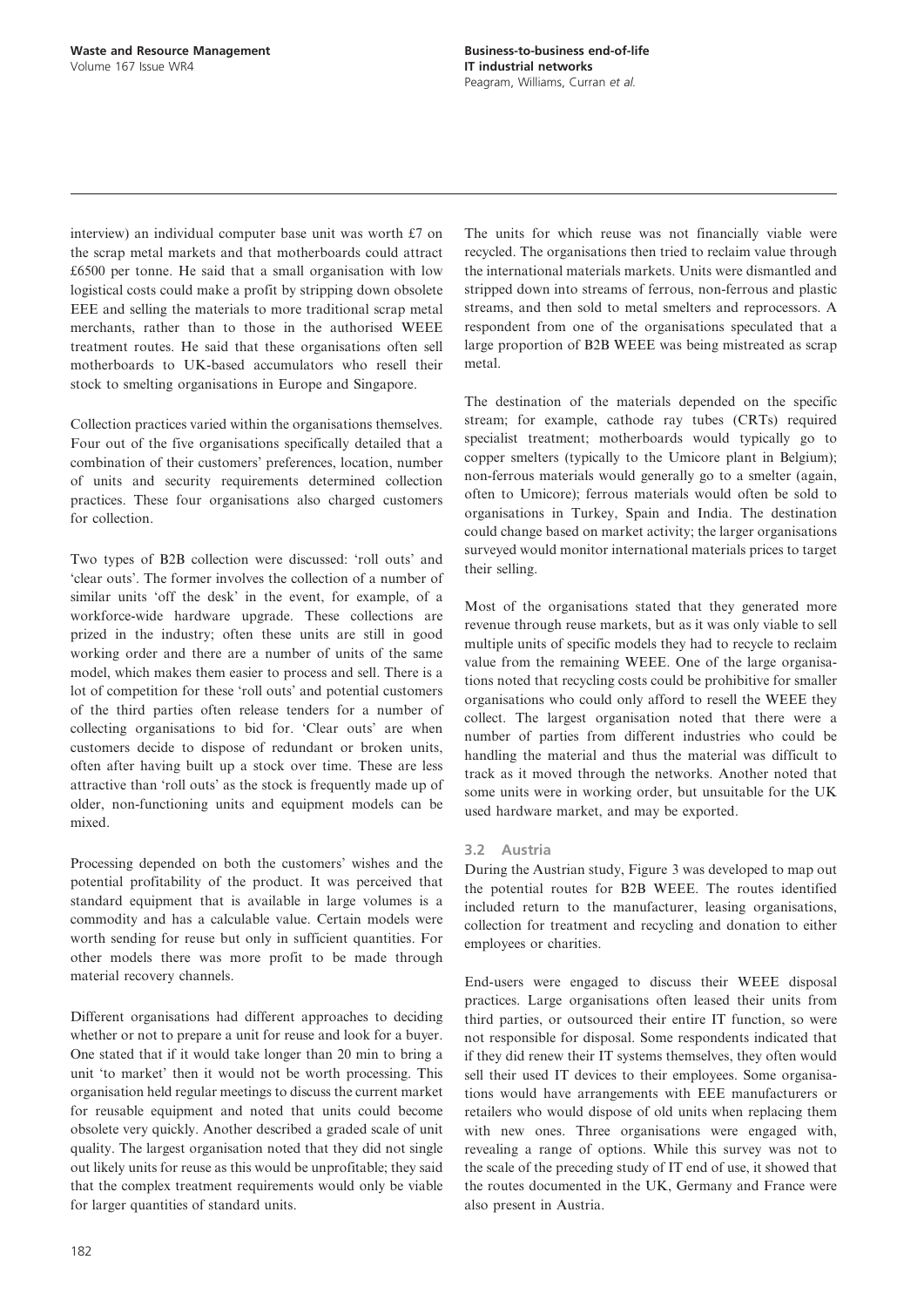<span id="page-5-0"></span>

Figure 3. Austrian flow of business-to-business (B2B) WEEE. 'No reporting' indicates the possibility that no official record of the transaction was recorded

Organisations that leased IT units were also contacted as background to the study. One respondent was sure that 99% of their customers were business users. Three leasing organisations were contacted and asked what happened to end-of-use units; their responses are listed in Table 1.

Representatives from 12 (large and small) organisations involved in B2B WEEE collection were interviewed. The largest were involved in general waste treatment, which included WEEE, and some of the smaller ones were dedicated

to the product type. In Austria, it was found that many organisations were limited geographically in their collection footprint, which reduced competition for collection. Two explicitly stated that there was no competition, but one said that there was competition for circuit boards. Most organisations said that they would accept any product that arose (legally) and many said that they had no preference.

The largest organisations offered a collection service, regularly visiting their clients who had a high turnover of WEEE. They

| Organisation | Details of operations at leased unit end of use                                                                                                                                         |  |
|--------------|-----------------------------------------------------------------------------------------------------------------------------------------------------------------------------------------|--|
| A            | When the contract expires (normally after 5 years) there are two outcomes                                                                                                               |  |
|              | (a) the customer keeps the device (around 10% of units)                                                                                                                                 |  |
|              | (b) the leasing company takes back the device.                                                                                                                                          |  |
|              | Either                                                                                                                                                                                  |  |
|              | the leasing company loans the device to another customer (around 45% of units)<br>the leasing company sends the devices for disposal (around 45% of units).                             |  |
| B            | Most customers buy the IT products after the contract runs out (those units that are in good<br>condition). The remaining units are returned and are sold into a pool of asset brokers. |  |
| $\mathsf{C}$ | Disposal of WEEE is included as part of the service.                                                                                                                                    |  |

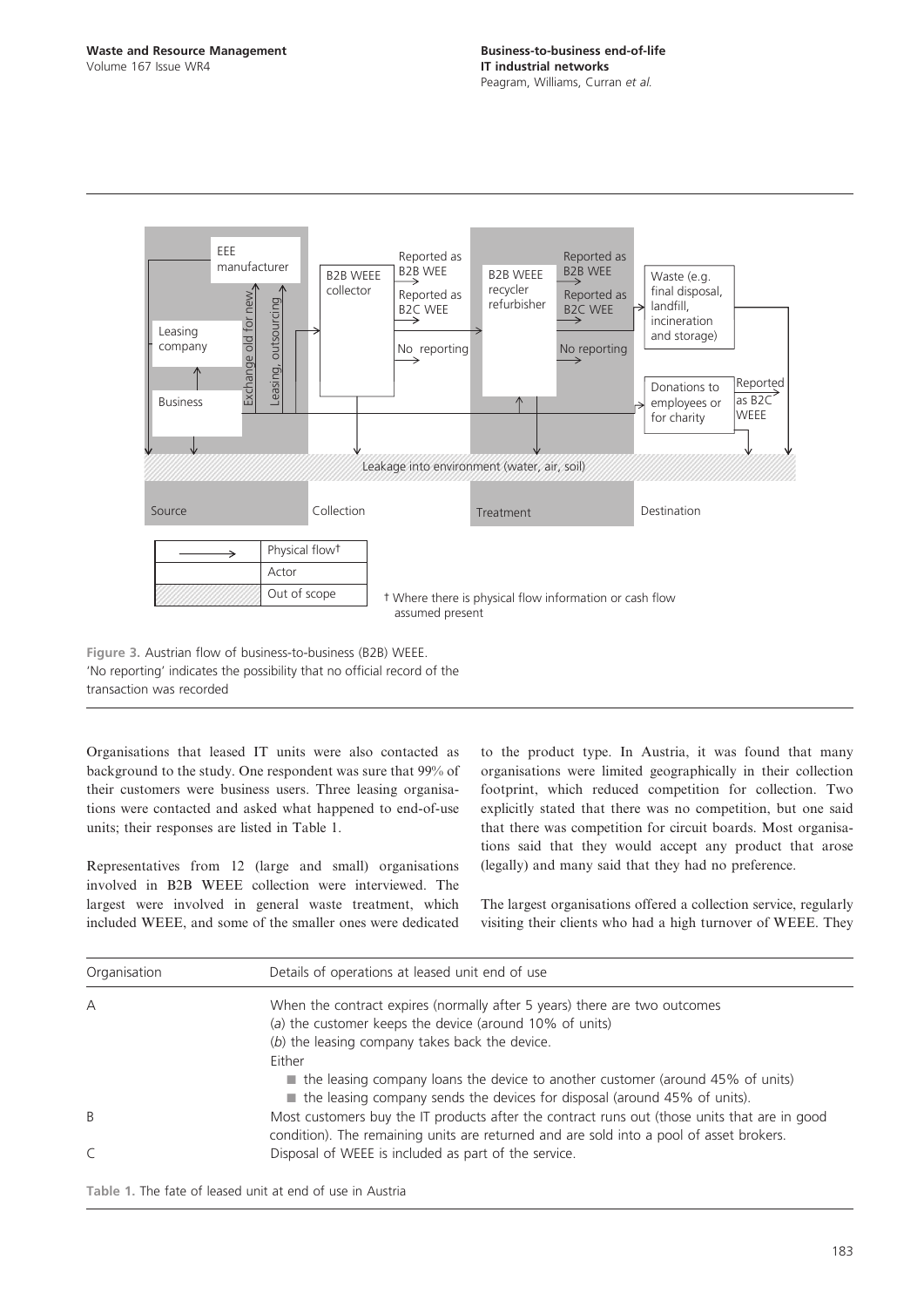also offered an 'on demand' service. There was a mix of contract collection and on-demand work in all of the other organisations as well. No others mentioned regular, scheduled, collection. Many organisations used multiple collectors, but there was a mix between these and long-lasting relationships.

Organisations would often charge customers for collection; it depended on the quality and the aggregation of the WEEE being collected. Two organisations charged for collection but could share profits with their customers, while two did not charge and did not share. All of the organisations fulfilled the legal requirement of reporting the quantities and product type to the Elektroaltgeräte Koordinierungsstelle Austria GmbH (EAK). One collected more detailed data, photographing each unit. This organisation charged for collection and was involved in profit shares with its customers.

None of the organisations resold their products for reuse and one speculated that few organisations in Austria did (aside from not-for-profit social enterprises). All parties recycled the units they collected and sold on the materials. Nine of the 11 organisations said that they were unable to tell the age of the units that they collected. One noted an increase in flat-screen monitors, which it said would be quite new, but did not give an age. One said that the photocopiers they collected were between 5 and 6 years old. In all cases, the resources would be sold internationally if this was the most financially rewarding practice. One noted that transport costs needed to be considered when selling the materials outside the EU. One noted that most circuit boards were sold to The Netherlands.

All of the respondents would sell their materials to the party making the best financial offer; this could be to a materials broker, or it could be another party, and this could change regularly. All organisations said that selling metals was the most profitable aspect of their business. The most profitable materials would depend on the current market; one would store materials while the price was low, anticipating a rise. The estimated market share of the organisations varied significantly and two did not want to guess. All organisations stated that their share was small, although one disagreed with their fellow respondents' estimate of their own market share.

One noted that scrap metal dealers collected a lot of WEEE, but said if asked then they would deny this, as it is illegal. Many noted that the recent economic crisis had driven new actors into the sector, looking to exploit the resources the sector contains. Industry-wide data on collection are available from the EAK; these are presented in Table 2.

In a report for the Austrian Federal Ministry for Environment in 2005, by GUA GmbH, the authors proposed possible reasons for the differences observed between B2B and B2C

|                             | Mass collected: kg |
|-----------------------------|--------------------|
| 2006                        |                    |
| FFF market                  | 156 809 009        |
| <b>B2B FFF market</b>       | 7 527 623          |
| WFFF collected              | 63 878 485         |
| <b>B2B WEEE collected</b>   | 1 249 989          |
| 2007                        |                    |
| FFF market                  | 167 194 206        |
| B <sub>2</sub> B FFF market | 9 109 347          |
| WEEE collected              | 67 467 608         |
| B2B WEEE collected          | 2 942 979          |
| 2008                        |                    |
| FFF market                  | 171 666 550        |
| B <sub>2</sub> B FFF market | 8 136 703          |
| WFFF collected              | 69 625 872         |
| <b>B2B WEFF collected</b>   | 4 167 868          |
| 2009                        |                    |
| FFF market                  | 159 994 346        |
| B <sub>2</sub> B FFF market | 6 246 945          |
| WEEE collected              | 76 338 746         |
| <b>B2B WEEE collected</b>   |                    |
| 2010                        |                    |
| FFF market                  | 165 811 276        |
| <b>B2B FFF market</b>       | 7 371 575          |
| WEEE collected              | 75 564 487         |
| <b>B2B WEFF collected</b>   | 1 309 019          |

Table 2. Collection weights for disposed EEE in Austria

collection rates (B2B collection was considerably lower). The report suggested that one reason could be that reporting at collection points was often incorrect; the authors suspected that small organisations were disposing of B2B but stating that it was B2C. It was also suggested that organisations, such as metal recyclers, intervene to dismantle the WEEE before reporting takes place, adding further opacity to whether the WEEE is B2B or B2C.

# 3.3 Germany

Approximately 40% of WEEE (related to annual EEE production) is collected formally. There are around ten large recycling companies, which were assumed to collect the greatest share of the market (although no exact figures were available). Researchers found a perception among industry contacts that very few units were reused  $(< 1\%)$ . Units that are collected formally are shredded, with the remainder incinerated for thermal energy production.

Information was obtained from a large collector of B2B EEE, which processed around 226 000 B2B units per annum. This organisation focused on information and communications technology, with a preference for collecting newer models and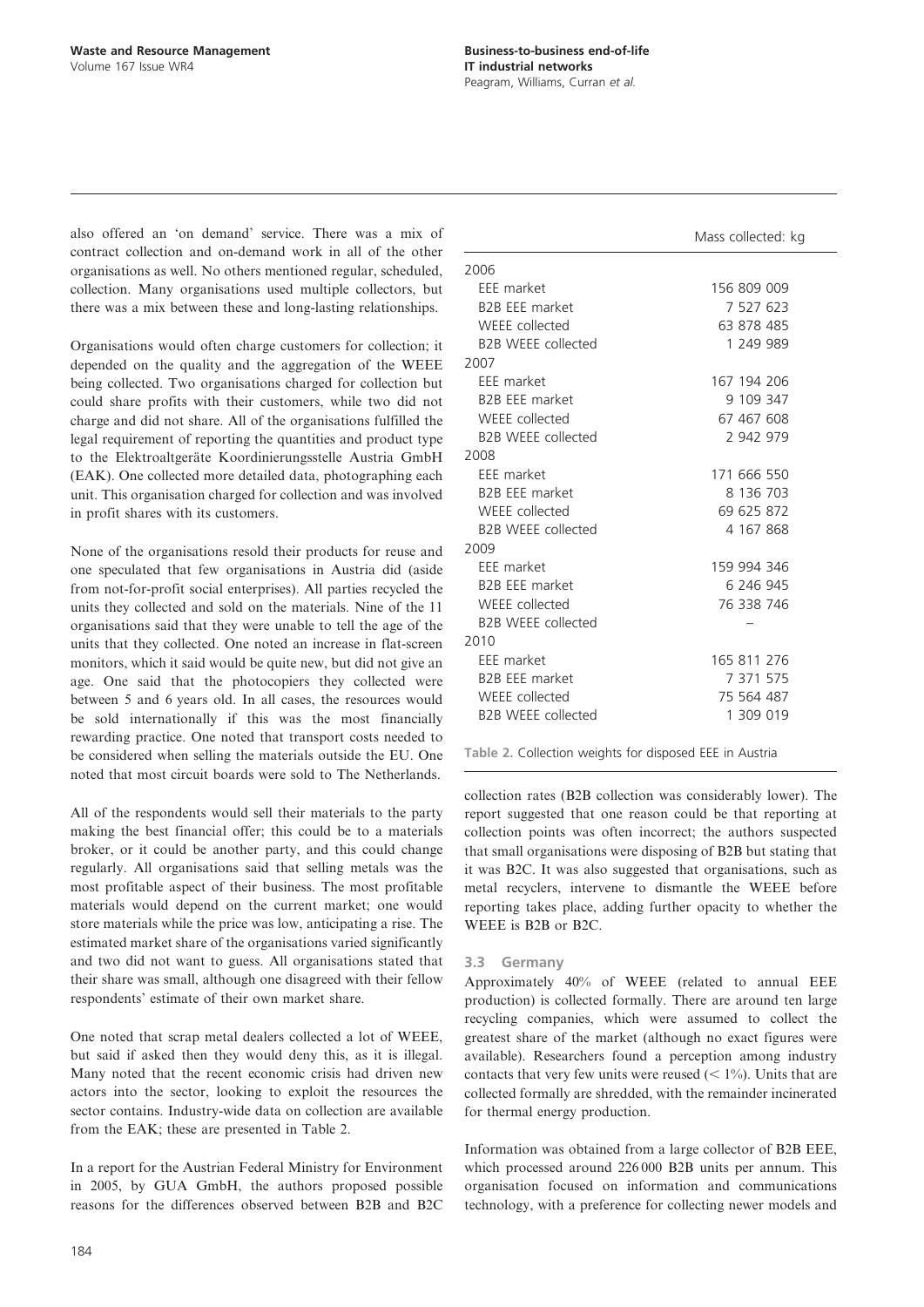personal computers. They engaged with their customers for collection through direct acquisition and through referrals from other organisations. They had regular contracts with disposing organisations and noted that their customers rarely used more than one organisation.

The financing of collection (e.g. profit shares, directly purchasing units) depended on the quality of the goods, which they would collect themselves. Metrics, including brand and model, would be recorded for all units collected. These metrics were reported online through their own system. A value assessment was made, based on unit age and quality, when deciding whether either to recycle or reuse units. These items would be cleaned and repaired, if necessary. The units that they collected tended to be between 4 and 8 years old. Some units would be sent for component recovery if they could not be reused. The organisation reported that some units left the country following treatment; these were tracked through internal systems. The organisation sold materials to intermediary brokers and noted that the most profitable revenue streams were highly variable.

The case study engaged with three smaller organisations, the representatives of which did not state the number of units that they collected (self-described as 'small'). Two of these collected personal computers, laptops and monitors, and the third also collected servers. Most approached their customers through referrals from other organisations. They noted that there was a lot of competition for B2B WEEE between vendors of used equipment and producer take-back schemes.

All three respondents said that treatment options were based on the wishes of the customer. They also noted that they often had to pay for equipment and that disposers would use multiple organisations to get the best price for their WEEE. Profit shares between the disposer and collector were common, but depended on the treatment requirements. If a customer wanted the hard drive of their units to be deleted, for example, they would have to pay for this service and there would be no profit share. As well as direct collection, these organisations would buy WEEE from large, aggregating vendors. One of the respondents claimed that they recorded metrics (brand, model) from their units, but noted that there was no one to report them to. Two of the others did not collect any metrics.

The collectors would assess the age and condition of units before performing a value assessment of whether to recycle or reuse, based on the associated treatment costs and the likely profits. All three noted that if a unit is reusable, more profit could be gained by reusing it rather than recycling the materials. If a unit is recycled, then it is worth dismantling the unit into material fractions and components to sell individually. Two noted that selling the plastics was not profitable.

Two respondents noted that their organisation sold materials and units for reuse both nationally and internationally, with no monitoring. They noted that prices changed daily, so they monitored the materials and reuse markets. Two said that there were no industry-wide data on B2B WEEE collection, so they were unable to estimate their market share. One estimated that for B2B WEEE, 10% was collected at local collection points, 2% through social enterprises, 50% through large brokers and 1% through SMEs (by volume).

# 3.4 Spain

Semi structured interviews were not possible in Spain and hence a literature review was necessary. The WEEE directive was transposed to 15 autonomous communities and two autonomous cities in Spain. In total, around 40 000 t of B2B WEEE were collected in 2004. [Huisman](#page-14-0) et al. (2008) estimated that 112 800 t of B2B EEE were sold in Spain in 2005. Using this as a benchmark, the collection rate for WEEE is around 35%. Some 31 000 t of B2B IT and telecommunications equipment were put on the market in Spain in 2005 and the researchers found that 606 t were managed through reported systems in 2004 ([Eurostat, 2009; Huisman](#page-14-0) et al., 2008). A total of 12 WEEE management schemes were identified for Spain and nine industrial recyclers. There were several smaller organisations involved in reuse; generally these were not-forprofit organisations.

Activities were apparently more focused on recycling and recovery than on reuse. For the recycling and recovery of B2B WEEE, there are a number of integrated waste management systems that collect both B2B and B2C. Some of these organisations are specific to WEEE categories or even a type of equipment. There are a number that focus on WEEE and others that also treat end-of-life vehicles and non-ferrous metals.

Reuse activities are mainly carried out by non-industrial companies: small organisations that collect and repair equipment and tend to be social enterprises. While most reuse organisations are small or not for profit, there are some large, international, commercial organisations. These companies usually offer B2B services (logistics and collection of the old equipment, reuse under permission, data destruction certification and environmental compliance handling). In 2010, Spain identified that as much as 70% of WEEE from all sources was escaping official channels to be treated illicitly ([Ends Europe,](#page-13-0) [2011\)](#page-13-0).

# 3.5 Romania

In 2010, the volume of WEEE collected in Romania was around 25 000 t. Sixty per cent of this was made up of white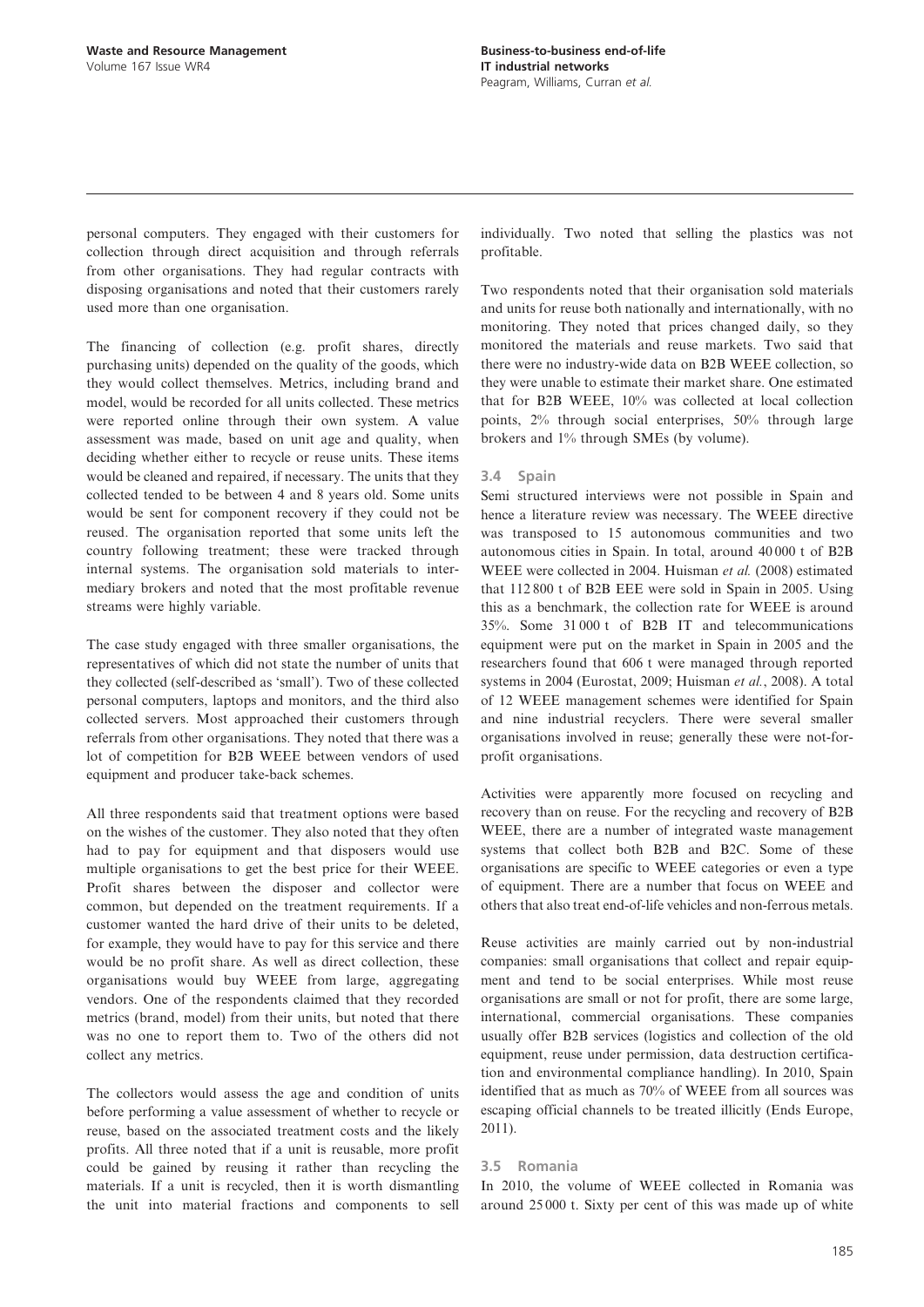

Figure 4. WEEE management systems in Romania, including business-to-business (B2B)

goods, 15% were CRTs or TV screens, 20% was IT and 5% were tools and small appliances (by volume). In the Romanian system, B2B and B2C WEEE are collected together (see Figure 4). Romania has the lowest WEEE collection rate per capita  $(0.8 \text{ kg})$  in the EU [\(Eurostat, 2009](#page-14-0)). Total WEEE collected for both streams (B2B and B2C) was 9% of that put on the market. However, for IT and communications equipment (the largest category of B2B), the rate of collection is 34% of that put on the market (2008), which is a similar figure to many other EU member states [\(Heironymi, 2009](#page-14-0)).

Within Romania there are five producer responsibility organisations; one of these has a 60% share of the white goods arising and another has a 35% share of the IT and communications equipment. These organisations account for around 90% of the WEEE that is reported as collected. There are ten organisations that recycle WEEE and six of these are in the southeast of the country.

Once B2B EEE users were ready to dispose of their units, they either returned them to the producer or distributor; gave them to charities or employees (or they were leaked) internally; had them collected by a producer responsibility organisation; or sent them directly to a recycler. Dismantled units entered the materials market through these recyclers. Some were also disposed of.

There was resistance to the collection of detailed data for the study and an unwillingness to discuss operations. This meant that the relative quantities that flowed through each channel could not be determined. However, as 9% placed on market (POM) was reported as collected, these 'visible' systems account for a minority of the potential B2B WEEE arising.

# 4. Discussion

# 4.1 Networks, governance, barriers and incentives

A summary of the five countries' B2B WEEE systems, based on responses from interviews, is provided in [Table 3.](#page-9-0) Reuse was shown to be common in the UK and prevalent in Germany, whereas it was solely the practice of social enterprises in both Austria and Spain. As reuse is considered to be the most preferred option from a sustainability perspective, the structure and decision making behind the UK and German systems was explored. Information about the structure of the current networks was gathered from the details of collection and treatment practices for B2B WEEE and the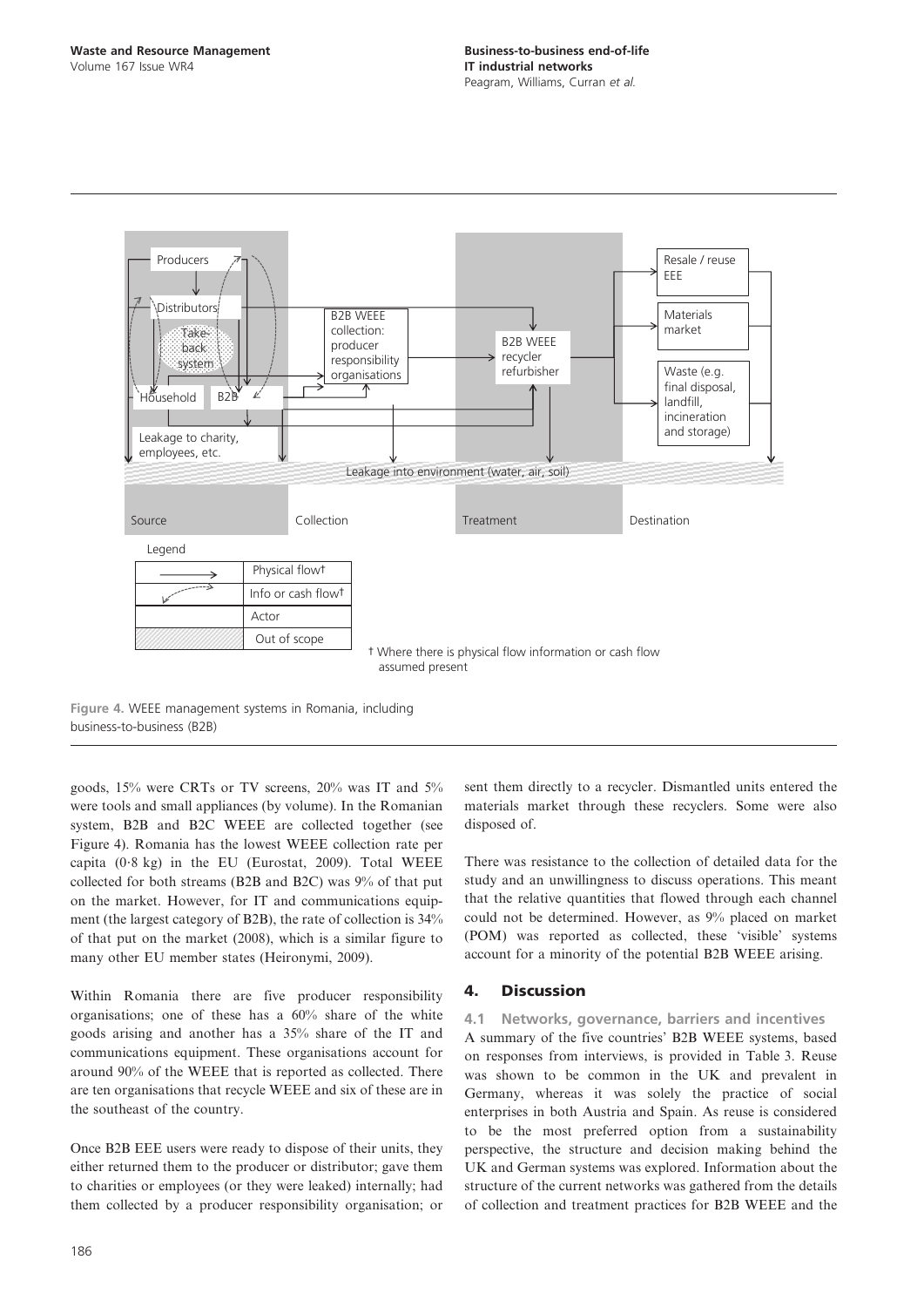<span id="page-9-0"></span>

| Country | Collection                                                                                                                                                                                                                                                                                                                                                                                                                                                                            | Internal operations                                                                                                                                                                                                                                                                                                 | B2B EEE market                                     |
|---------|---------------------------------------------------------------------------------------------------------------------------------------------------------------------------------------------------------------------------------------------------------------------------------------------------------------------------------------------------------------------------------------------------------------------------------------------------------------------------------------|---------------------------------------------------------------------------------------------------------------------------------------------------------------------------------------------------------------------------------------------------------------------------------------------------------------------|----------------------------------------------------|
| UK      | Collection practices vary<br>■ Customer preferences largely determine<br>collection practices<br>Two types of B2B collection: 'roll outs' and<br>'clear outs'<br>$\blacksquare$ Estimated that the largest 4-5 collecting<br>organisations collect $\sim$ 60% of the B2B WEEE<br>400 Organisations currently collecting B2B<br>WEEE, 20-30 of these having $>$ 20 employees<br>■ Customers often charged for collection                                                               | Processing often depends on customers' Estimated at<br>wishes and potential profitability<br>Time and quality dictate whether units<br>are prepared for reuse, prepared for<br>component recovery or recycled<br>Destination of materials depends on<br>specific WEEE stream<br>More profit in reuse than recycling | 300 000 t/year<br>$(12-32)$ million<br>units/year) |
| Austria | Collection practices vary<br>Organisations typically offer only limited<br>geographical spread for collection<br>■ Mix of contract collection and on-demand<br>work<br>Some profit sharing with customers                                                                                                                                                                                                                                                                             | No evidence that organisations sell<br>collected materials for reuse<br>I 'Illegal' selling of WEEE by scrap metal<br>dealers allegedly widespread<br>Destination of materials depends on best<br>financial offer                                                                                                   | Estimated at<br>$\sim$ 160 000 t/year              |
| Germany | Collection practices vary<br>Customer preferences largely determine<br>collection practices<br>Financing of collection depends on quality of<br>units; some profit sharing with customers<br>$\blacksquare$ ~40% of WEEE is collected formally<br>Around ten large recycling companies were<br>assumed to collect greatest market share but<br>no figures available<br>Small organisations buy EEE from large,<br>aggregating vendors                                                 | Processing often depends on customers' No data<br>wishes and potential profitability<br>Time and quality dictate whether units<br>are prepared for reuse, sent for<br>component recovery or recycled<br>Destination of materials depends on<br>specific WEEE stream<br>More profit in reuse than recycling          |                                                    |
| Romania | Collection practices vary<br>B2B and B2C WEEE are collected together<br>Five producer responsibility organisations<br>account for $\sim$ 90% of reported collections<br>For IT and communications equipment,<br>collection rate reported as $\sim$ 34% of that put<br>on the market                                                                                                                                                                                                   | Resistance to collection of data and an<br>unwillingness to discuss operations                                                                                                                                                                                                                                      | No data                                            |
| Spain   | ■ B2B WEEE collection rate estimated as ~35% ■ Activities more focused on recycling<br>Some organisations collect both B2B and B2C<br><b>WEEE</b><br>$\blacksquare$ ~12 WEEE management schemes identified<br>nine industrial recyclers<br>Large organisations often charge for collection;<br>smaller organisations tend to be not for profit<br>Up to 70% of WEEE from all sources escaping<br>official channels<br>Table 3. Summary of selected countries' B2B WEEE systems, based | than reuse<br>Destination of materials depends on<br>specific WEEE stream                                                                                                                                                                                                                                           | Estimated at<br>$>$ 112 000 t/year                 |

on responses from interviews

relationships between collector and user collected by way of the

the materials and reuse markets, by way of treatment. While the organisations that were interviewed varied in size, ranging from those treating millions to those treating thousands of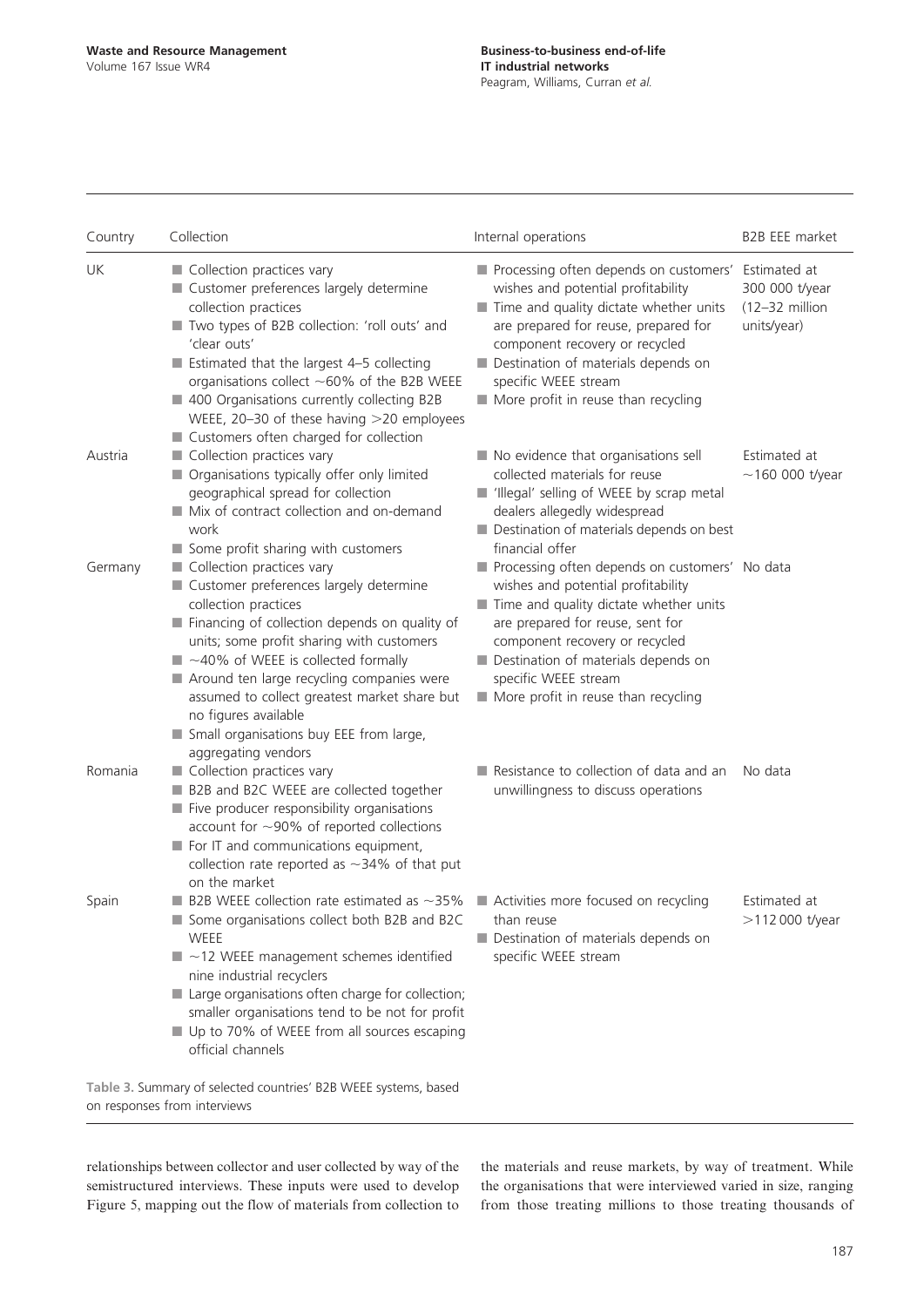<span id="page-10-0"></span>

Figure 5. Materials flow for business-to-business (B2B) WEEE from collection through treatment for reuse or recycling in UK and Germany. Special + includes unusual (one-off) or non-standard items. 'Leakage into the environment' is possible from every step, to simplify the illustration, the arrows are not plotted

units per year, similar pathways were in place, albeit at different scales. While smaller, one to two-person collecting organisations were not interviewed, their operations were discussed with their larger counterparts and, based on the data gathered, it is considered reasonable to suggest that these pathways would be similar to those illustrated by materials flow for B2B WEEE from collection through treatment for reuse or recycling.

Once an organisation collects WEEE, it makes an assessment on whether it would be more profitable to process the units for reuse or for the materials markets. Should reuse be the preferable option, units are treated to a standard where they can be sold; this treatment can range from cleaning and repackaging to remanufacture. Should reuse not be profitable, units are processed to reclaim their embodied materials. Materials are separated into streams of commodities: ferrous and non-ferrous metals, plastics, circuit boards and those requiring special treatment such as CRT glass. The more streams the materials are split into, the 'purer' they are and as such can command a higher price. There is a trade-off between the cost of disaggregating the materials and the increased price

of the 'purer' commodity. Greater disaggregation requires more specialist treatment, which comes at a cost. Some treatment options require large quantities of WEEE to achieve the economies of scale necessary to make them a profitable endeavour. These options are not available to smaller organisations, which can only make a profit through selling more aggregated streams of materials. One large and one medium-sized respondent both suggested that the only value recovery pathways that would be economically viable for one or two-person organisations would be through local, traditional (non-WEEE specialist), scrap metal brokers rather than on the international materials markets that they used. Organisations in many countries speculated that a significant quantity of B2B WEEE was being mistreated locally as scrap metal. This approach makes financial sense in the UK and Germany, but as the practice was not present in Austria and Spain there is no value assessment; all that is collected goes into the left branch of Figure 5.

[Figure 6](#page-11-0) shows the factors driving material flows and influencing the value assessment between the reuse and recycling routes in the interviewed organisations in the UK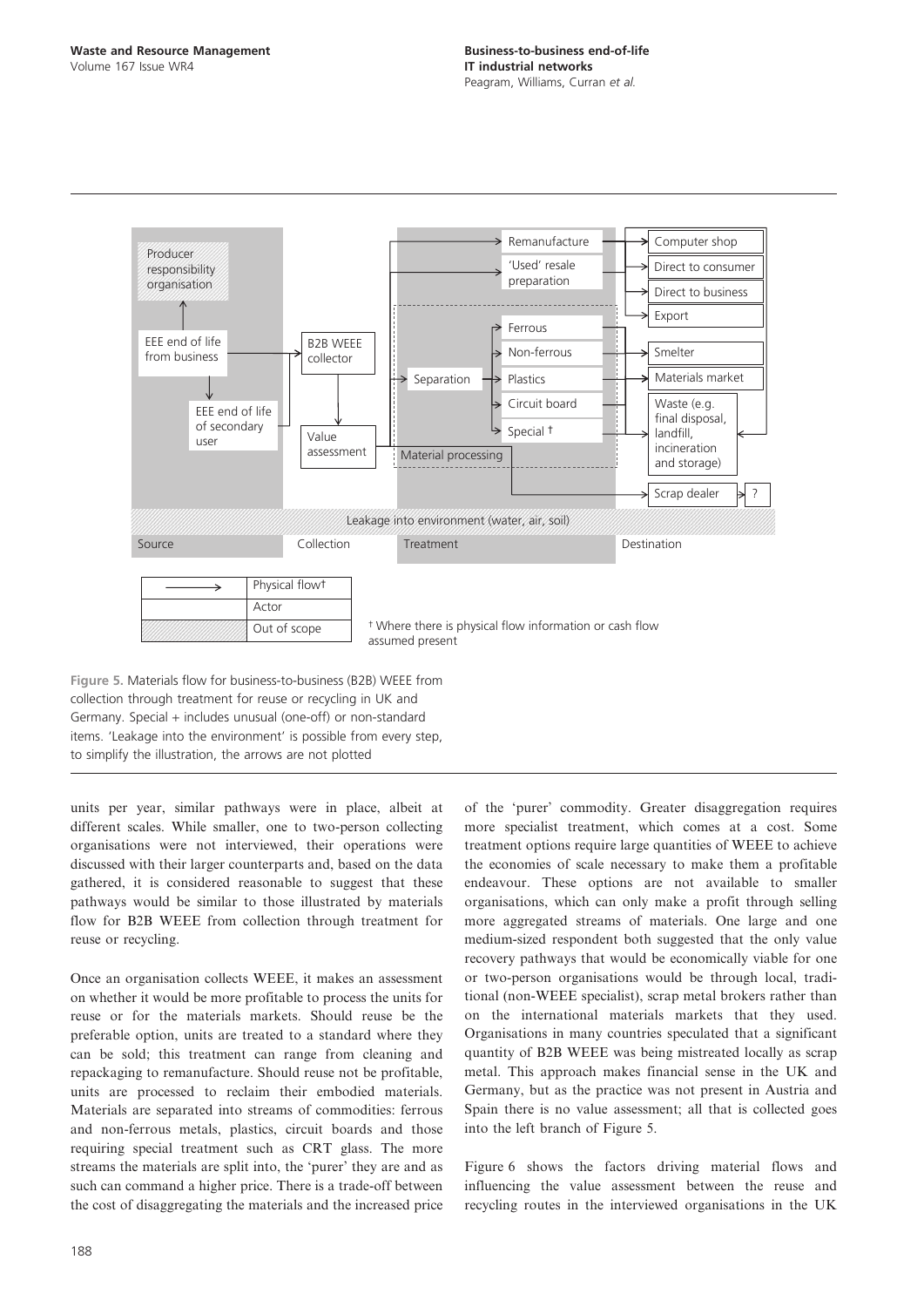<span id="page-11-0"></span>

WEEE from collection through treatment for reuse or recycling. Special + includes unusual (one-off) or non-standard items. 'Leakage into the environment' is possible form every step, to simplify the illustration, the arrows are not plotted

and Germany. Collection and treatment practices were strongly influenced by the users: their attitude to security and traceability dictated the collectors' practices. The quality, that is, the model and brand, and the quantity of the WEEE units strongly influenced this decision. Large quantities of standard, relatively new, equipment could be easily resold and as such were likely to be reused. As noted earlier, competition for these streams is high. Conversely, mixed and small quantities of older non-functioning units would be almost impossible to resell and would be recycled. There is a trade-off between the potential profits to be made through resale and the costs of treatment: both the technical costs and the opportunity costs of the time invested in the treatment. It was also noted that there was a feedback loop to the user; profit sharing from resale was described as standard industry practice and some customers approached the collectors with the specific motivation of reclaiming value from their redundant assets.

The intrinsic value of the materials in WEEE was highlighted as a possible driver of the increased number of collectors observed in the UK and Austria. Reuse, however, is the more profitable option, for those units where it is viable (which was apparently never in Austria or Spain), and as such preferable. Should reuse not have been viable, the units were processed to recover value from the materials. The actors interviewed monitored the international markets for materials to decide where to sell each stream, mentioning Spain, India and Turkey. In both the reuse and the recycling pathways, the extent of the dispersal of materials increases along the chain, thus reducing the traceability of the WEEE.

In Austria, the collectors of B2B WEEE were subject to stricter reporting laws than the other member states, having to declare their collection rates to the EAK. This showed that, in 2010, 17?8% of B2B WEEE put on the market was collected. In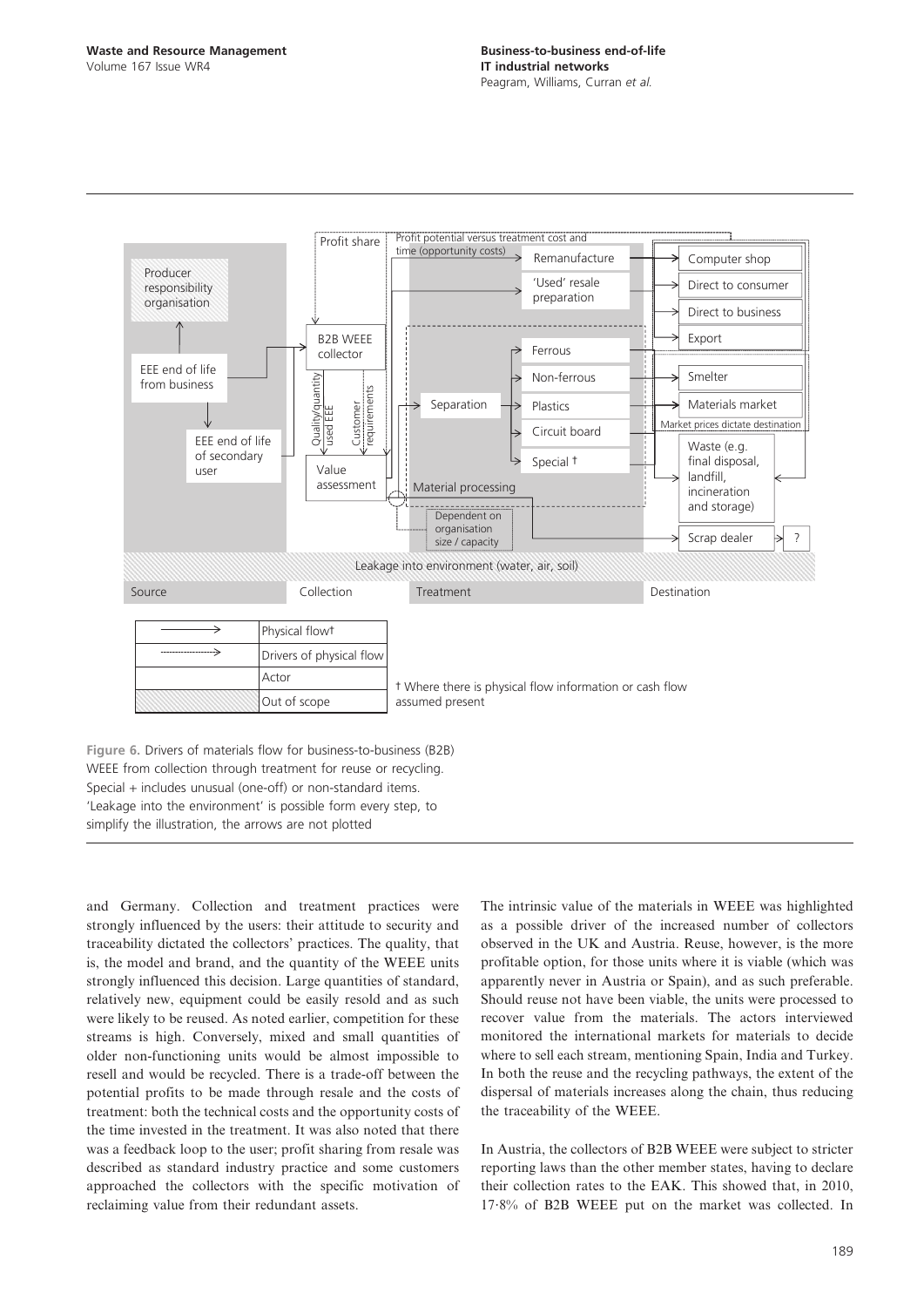Germany, Spain and Romania it was impossible to determine B2B collection rates. Detailed analysis was possible in the UK from the respondent's answers.

The interviewees were consistent in estimating that there were around 400 organisations collecting B2B WEEE in the UK, that approximately 20 of these (i.e. 5%) had more than 20 employees and that 150 (i.e. 37.5%) were one to two-person operations with a turnover of less than £175 000 per annum. The market outside the top 20 largest organisations was described as 'highly fragmented'. Given this fragmentation and the inconsistencies in estimated market share from larger organisations, it is difficult to determine precisely how much WEEE flows where. Tonnages of B2B EEE put on the market are available through manufacturers' reporting for the WEEE directive; however, WEEE arising is recorded by the government for B2C only. As noted earlier, 300 000 t B2B EEE were put on the market in the UK in 2009, of which 113 000 t were IT and telecommunications equipment [\(Butler, 2010](#page-13-0)); the largest fraction of B2B EEE sold. These figures are reported by mass, whereas the interviewees discussed how much their organisation collected by number of units. It is argued that this reflects how most interviewees viewed their businesses; commodities are sold by mass whereas EEE is sold by the unit and despite increasing materials prices all the interviewees, excluding the representative of the largest organisation (in terms of reported volume collected), noted that reuse was the most profitable treatment option for them. HP own data on WEEE; this includes information on the mass of WEEE units arising. The median mass for a unit of IT equipment (excluding accessories, i.e. mouse, camera, etc.) was 5?355 kg. Using this value as a representative per-unit mass, 21 101 774 B2B IT units were sold in the UK in 2009, that is  $113\,000$  t/ $(5.355/$ 1000). As the interviewees consistently estimated that the majority of the units they processed were 3–4 years old, the market figures for 2009 (or 2008) would be the most relevant to the B2B WEEE arising in 2012 (when the interviews were carried out).

# 4.2 Strategies for policy and reporting

In Austria, two of the B2B WEEE collection organisations said that they 'did not like' WEEE collection (many of the organisations surveyed were general waste brokers) due to the associated administration. In Austria, collectors are obliged to report on everything they collect. In the UK, in the absence of such a system, nearly all of the B2B WEEE is thought to be collected, and reuse is commonplace (albeit market driven). The findings for the UK are similar to those of [Huisman](#page-14-0) et al. (2012) in their study into WEEE flows in The Netherlands; they concluded that nearly all B2B WEEE was being collected. A possible explanation for the lower collection rates, and the lack of reuse in Austria, could be that the financial burden of the administration associated with reuse is

The results of the interviews from the UK and Germany show an existing, competitive, industry trading in B2B WEEE – one that is not covered by current WEEE directive reporting, with organisations collecting and treating for reuse and recycling without process channels defined by legislation as with B2C WEEE ([European Commission, 2003](#page-14-0)). As these are private businesses, there is a focus on profit. The more attractive WEEE units are often treated for reuse by both large and small collectors and the larger collectors recycle. Some units flow into channels where the capacity to treat WEEE (as opposed to traditional metals recovery) is not financially viable, particularly those controlled by smaller scale actors.

Business-to-business WEEE needs to be accounted for and correctly treated. The fact that private organisations currently exploit WEEE for financial gain, however, does not automatically have adverse environmental and social impacts. Providing all WEEE, regardless of quality, can be accounted for and it is treated to an acceptable standard, there is no reason to interfere in the existing competitive collection and treatment industry. Should current actors be given a mechanism to declare their share of the market (to enable the assurance of adequate coverage in total) and treat to an acceptable standard, suitable collection and treatment networks for B2B WEEE could be in place already.

A solution that addresses these actors needs to be developed – one that considers not only the drivers of the system, but also the value in reuse and resource exploitation, and the barriers that affect decision making. Placing too much of a burden on reporting could make collection and processing unprofitable, resulting in low collection rates and no reuse; this is a trend that could be occurring in Austria already. There is, however, a pressing need for accountability that has the sustainability of the system at its centre, to avoid negative impacts. Also, the system needs to be secure and accurate, or issues of fraud could arise, as observed in Spain [\(Ends Europe, 2011](#page-13-0)). Intervention cannot be completely based on profitability and private enterprise, as commercial interests can make collecting meaningful data very difficult.

# 4.3 Knowledge requirements

In light of the above findings, it is recommended that the collection rates of the largest collecting organisations are officially confirmed (outside Austria). Some of these organisations already report data for the B2C WEEE they collect and treat, and simple mass data would be sufficient to determine an organisation's total collection share from the sales figures provided by manufacturers for WEEE directive reporting (usually on an annual basis), so implementation would be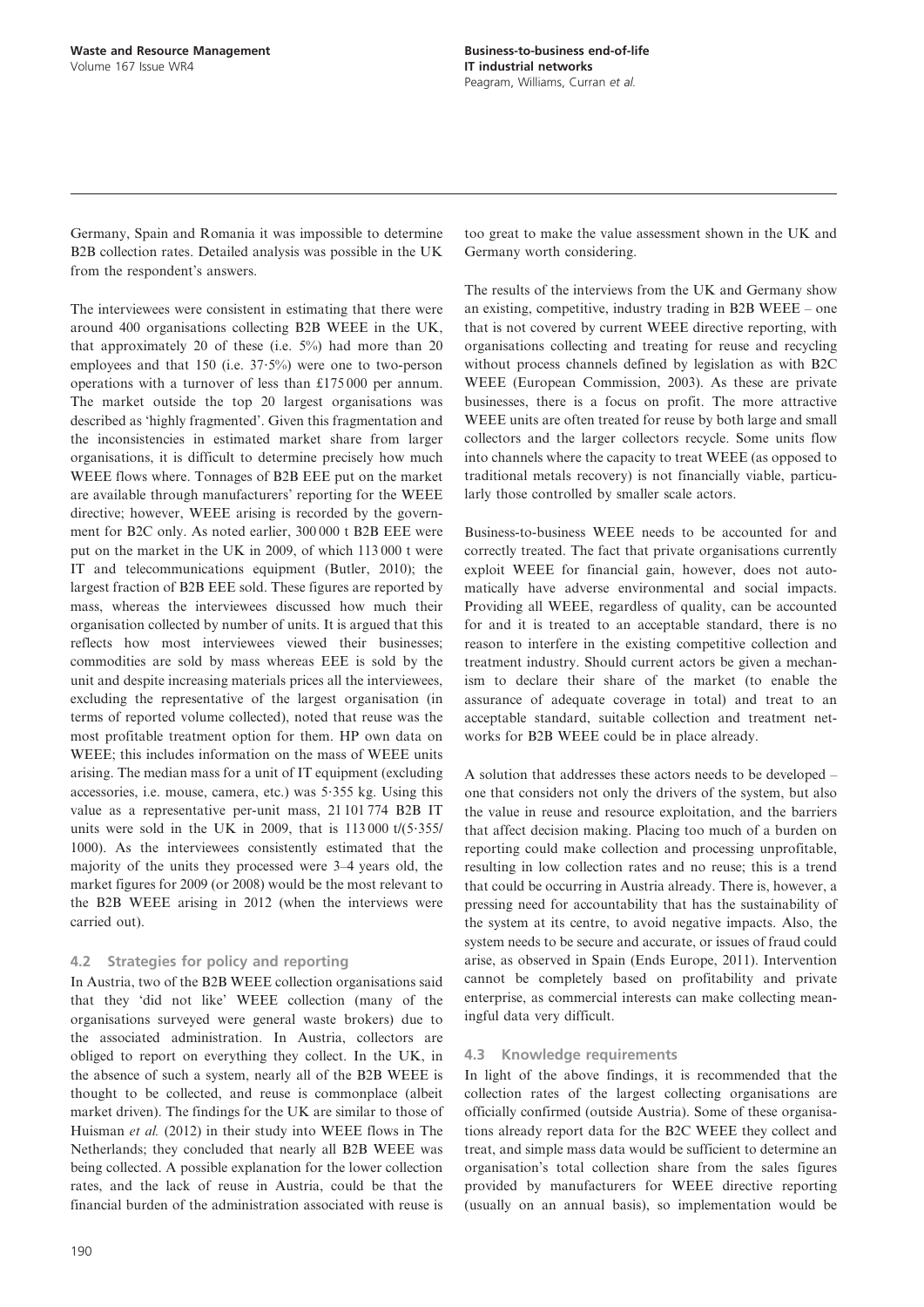<span id="page-13-0"></span>feasible. There could be resistance from the actors within the system, some of whom perceive that details of their market share are commercially sensitive. One actor noted that there could be incentives for actors to submit incorrect collection figures. Given that there is a small number of larger organisations, third-party verification of collection figures could be feasible. Also, if these data were to be anonymised, then the actors may be less resistant. If these data on the collection process are posed to the actors as fulfilling the need to account for the WEEE rather than interfering in their businesses, provided that there is no need to interfere, then the reporting process could be more acceptable. These larger actors already treat materials to a high standard, because many of their customers demand it and they are providing them with a service.

Smaller actors control some of the WEEE arisings and, regardless of the size of this fraction, the units that they do collect need to be treated correctly. This smaller fraction of the WEEE arisings is widely distributed, so accounting for it all could be a challenge; WEEE cascades into smaller streams as it moves through these networks. Some of the interviewees noted that the smallest organisations sold the units they collected, which were not financially viable for reuse, to traditional scrap metal brokers. This contravenes current regulations and these organisations do not have the capacity to treat WEEE properly. They do, however, represent a point of aggregation for the WEEE streams, so could represent a more feasible place in the system to intervene for regulation. If they could be monitored and encouraged to steer any WEEE that comes under their control into channels with the capacity to meet the appropriate treatment requirements and mechanisms for recording the flows, then WEEE that is dispersed through the smaller collecting organisations could be properly accounted for.

There is evidently a degree of uncertainty regarding what constitutes 'used EEE' as opposed to 'WEEE' (and other terms in use such as 'end-of-use EEE' and 'end-of-life EEE'). Some may not regard WEEE that is subsequently reused as WEEE, particularly if it is reused through informal channels; for example, when a previously used television is given to another family member; conversely if EEE is not reusable or is obsolete it may be given the label 'WEEE' and, consciously, not 'used EEE'. It may be worthwhile for follow-on research to ascertain, and clarify, the extent to which this nomenclature issue is (only) one of popular usage or the uncertainty stems from the use of multiple terms in regulatory documents across Europe.

# 5. Conclusion and recommendations

There are widely different practices and cultures relating to B2B WEEE management systems in Europe. Reuse rarely occurred in Austria and Spain, but was common in the UK and prevalent in Germany; in Romania, there was significant resistance to collection of data and an unwillingness to discuss operations. While the potential value of WEEE from a materials perspective has been discussed widely (e.g. [Ongondo](#page-14-0) et al., 2011), for the UK B2B WEEE collectors, reuse was shown to be the most profitable option for the units where it was possible. Whether or not a unit was viable for reuse depended on the likelihood of its sale and the costs of its treatment when compared with the potential profit. This comparison was shown to be highly sensitive to change, reviewed on a daily basis, and many functional units were not worth processing for reuse. The value assessment was shown to be completely market driven and the requirements of the market were highly specific and variable. Organisations do pro-actively collect certain units with the intention of reclaiming materials, so it would follow that the units they select are based on the potential market as well.

This sensitivity needs to be considered in policy moving forward; EEE needs to be accounted for and there are organisations that willingly take account, but in many cases this information is not captured. These findings are highly relevant to ongoing discussions on producer responsibility, waste entrepreneurship and the management of WEEE. The recommendations to account for more B2B WEEE, the good practice highlighted, and the exposure of the barriers and incentives that influence reuse and materials recycling will be invaluable to realising the ZeroWIN vision in this sector.

# Acknowledgements

The research leading to these results has received funding from the European Community's Seventh Framework Programme (FP7/2007–2013) under grant agreement no. 226752. The authors would also like to acknowledge contributions from: Sixto Arnaiz and Maitane Gallo (Gaiker); Cristian Aionesei (Greentronics); Kirstie McIntyre (Hewlett Packard); and Johannes Dietrich (Technical University of Berlin).

## **REFERENCES**

- Altheide DL and Johnson JM (1994) Criteria for assessing interpretive validity in qualitative research. In Handbook of Qualitative Research (Denzin NK and Lincoln YS (eds)). SAGE, Thousand Oaks, CA, USA, pp. 485–499.
- Bourne V (2011) Press release. See [http://www.computeraid.](http://www.computeraid.org/news-detail-pr.asp?ID=123) [org/news-detail-pr.asp?ID](http://www.computeraid.org/news-detail-pr.asp?ID=123)=123 (accessed 12/07/2013).
- Butler S (2010) Lobbying Action Group (Compliance Scheme WEEE Reporting). ERP UK Ltd, Chiswick, London, UK.
- Environment Agency (2009) Waste Electrical and Electronic Equipment (WEEE). Environment Agency, Rotherham, UK. See [http://www.environmentagency.gov.uk/business/](http://www.environmentagency.gov.uk/business/topics/waste/32084.aspx) [topics/waste/32084.aspx](http://www.environmentagency.gov.uk/business/topics/waste/32084.aspx) (accessed 01/08/2010).
- Curran T and Williams ID (2012) A zero waste vision for industrial networks in Europe. Journal of Hazardous Materials 207–208: 3–7.
- Ends Europe (2011) Report Reveals Massive WEEE Fraud in